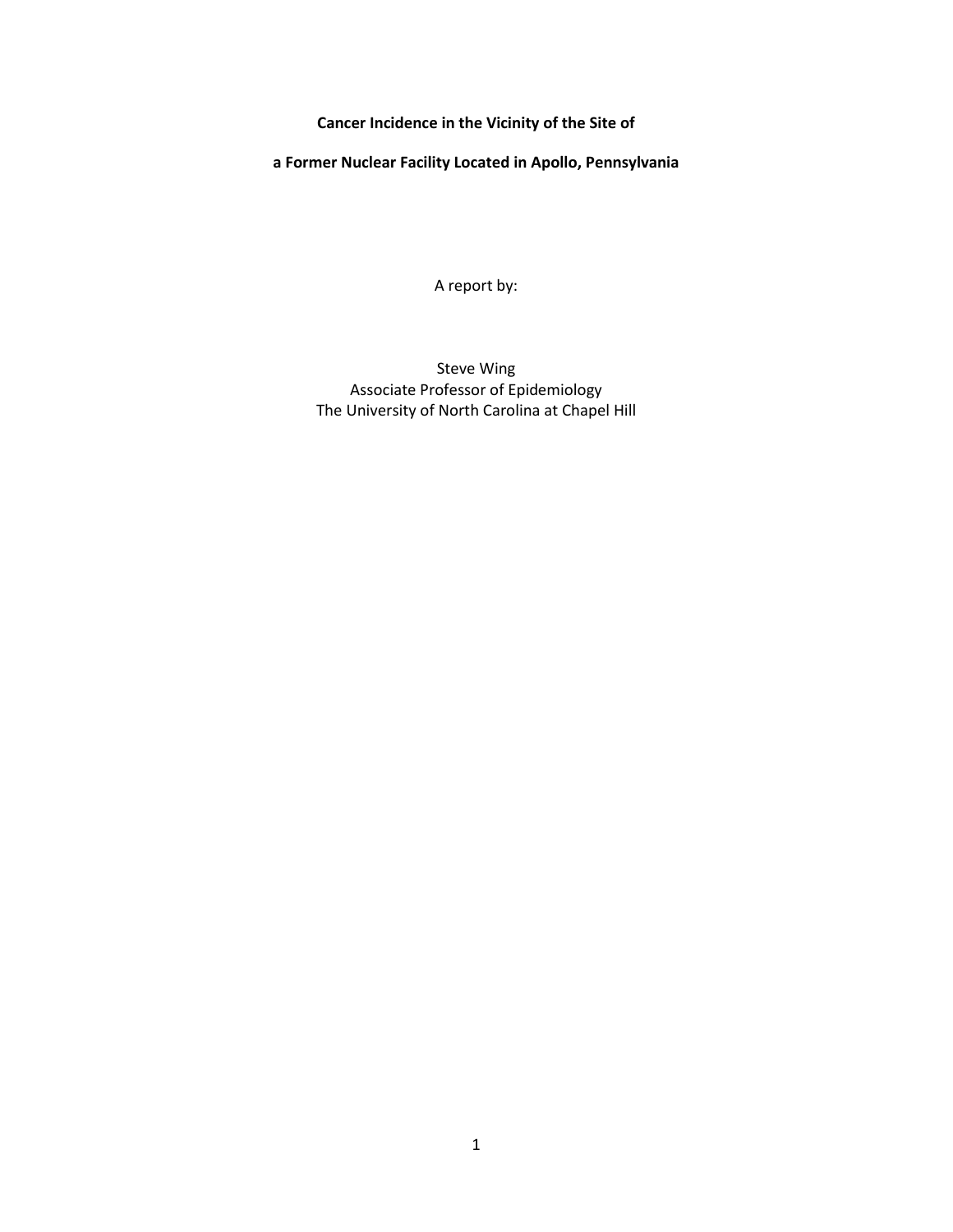### **Declarations**

- 1) The firm of Motley Rice LLC asked me for my opinions regarding cancer incidence in the vicinity of the former site of the Apollo nuclear facility. They provided financial support for Kaitlin Kelly-Reif, a Ph.D. student in The University of North Carolina at Chapel Hill Department of Epidemiology, to assist me with conducting new analyses of cancer incidence using data from Pennsylvania's cancer registry. Ms. Kelly-Reif worked entirely under my direction. As of this date I have not requested or received any compensation for my work on this case. My hourly fee for testimony at deposition or trial is \$500.
- 2) I hold a Ph.D. in epidemiology from The University of North Carolina, Chapel Hill, where I have been a member of the faculty since 1985. I have conducted original epidemiological research on humans exposed to ionizing radiation since 1988 when I took primary responsibility for a study of occupational exposures to radiation at the Oak Ridge National Laboratory. My work on radiation exposures at Oak Ridge, Tennessee facilities includes studies of uranium-exposed workers at the Y-12 facility (Richardson and Wing, 2006). I teach graduate-level courses in epidemiology and advise graduate students. My curriculum vitae provides information on my published research, grant funding, teaching and service.
- 3) Within the past four years I testified by deposition in one law suit: Waste Industries USA, Inc. and Black Bear Disposal, LLC vs. State of North Carolina and the North Carolina Department of Environment & Natural Resources, General Court of Justice Superior Court Division, Wake County, North Carolina. My testimony in that case was for the defendant.

# **Introduction**

- 4) The Apollo nuclear facility was situated on the Kiskiminetas River in the town of Apollo, Pennsylvania, 35 miles east northeast of Pittsburg. The town is proximal to four other small boroughs and townships within a one mile radius of the former Apollo nuclear facility. Altogether this area constitutes five minor civil divisions with a population of approximately 9,632 persons in 2010.
- 5) From 1958 to 1983, the Apollo nuclear facility produced low-enriched uranium, highly enriched uranium, and thorium fuels under ownership of three different corporations: the Nuclear Materials and Equipment Corporation, the Atlantic Richfield Company, and the Babcock & Wilcox Company. Facility operations were numerous and varied, and included conversion of uranium hexafluoride gas to uranium dioxide powder, low- and high-enriched uranium fuel conversion, thorium fabrication, scrap recovery of uranium, production of fuel pellets, decontamination of equipment, volume reduction of radioactive wastes, and storage of contaminated materials.
- 6) The Apollo facility had a history of poor materials accountability. Not all known points where radioactive materials could be released from the facility were monitored, and materials could escape through other openings because the facility was not sealed (Ring, 2012). A fire in 1963 resulted in off-site releases of highly enriched uranium.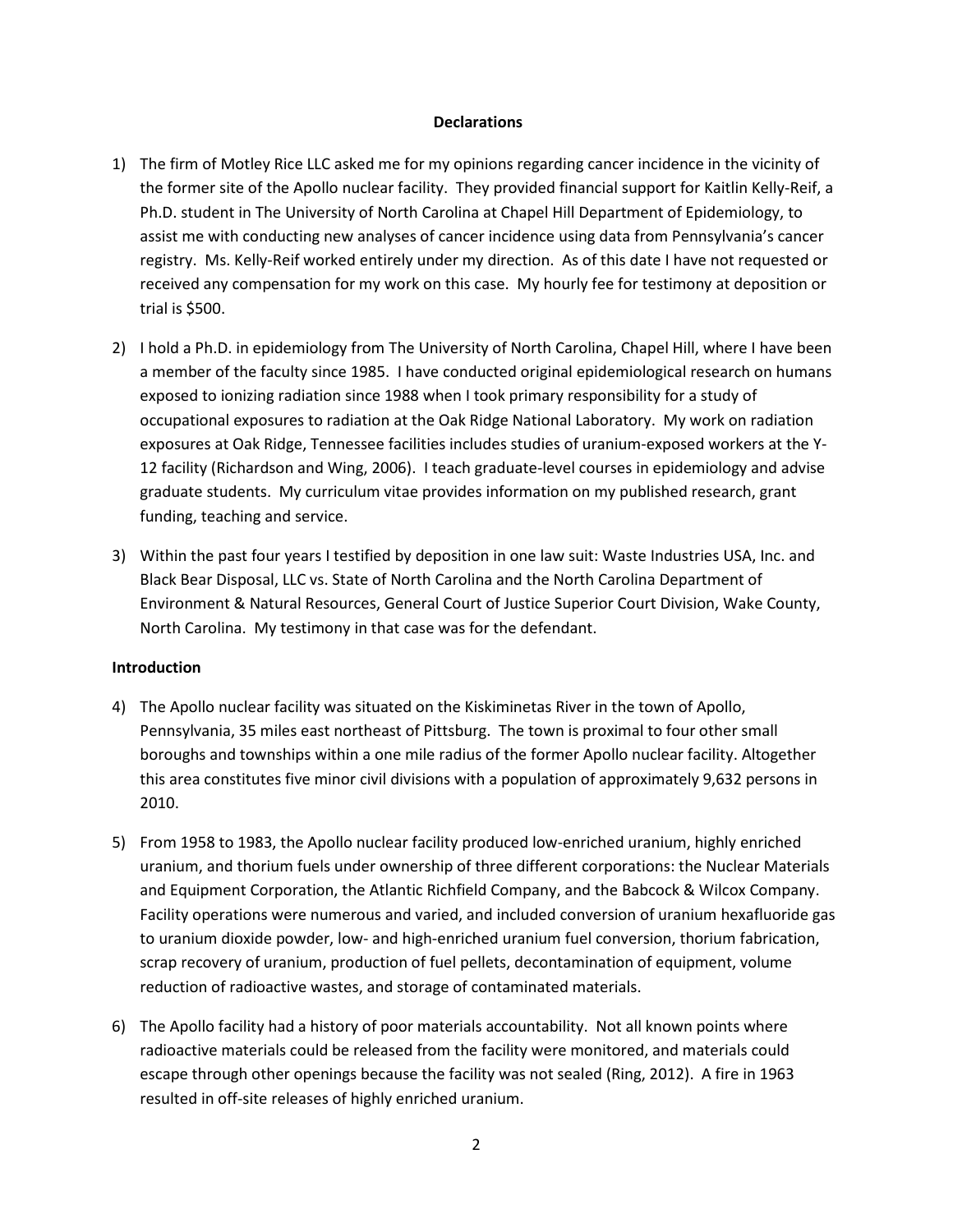- 7) These unmeasured and unmonitored radionuclide releases suggest workers and community members were exposed to radioactivity from the Apollo facility. Although radionuclide releases from the nearby Parks nuclear facility have also been of interest, the Parks facility was designed differently, operated different processes, and did not experience a fire resulting in off-site releases. Because of the potential for human exposure to ionizing radiation, several studies have examined cancer incidence around both facilities, however some of these studies do not separate cancer rates around Apollo and Parks despite their differences in construction, nuclear materials processing, and releases.
- 8) This report A) summarizes three earlier cancer incidence studies that include the Apollo area, B) compares the studies' methods, C) presents an analysis of cancer incidence in the Apollo area based on government records, D) compares the results with prior studies, and E) evaluates the limitations of spatial studies relevant to interpreting the results. The new analyses show that excess cancer incidence in the Apollo area was masked in prior studies because of the analytic decisions of the authors. The discussion of cancer incidence analyses is followed by F) an evaluation of the evidence that uranium and uranium decay products are carcinogenic to humans.

### **A) Prior Studies of Cancer Incidence Near Apollo, PA**

- 9) In 1996 the Pennsylvania Department of Health (PDoH) reported on cancer incidence in 15 minor civil divisions (MCDs) near the Apollo and Parks facilities. These consisted of five MCDs within one mile of the Apollo facility (Area 1a), three MCDs within one mile of the Parks nuclear facility (Area 1b), and seven MCDs adjacent to Areas 1a and 1b, referred to as Area 2. The PDoH study used Pennsylvania Cancer Registry data on cancer incidence and age-sex specific population counts from the 1990 US census. PDoH calculated standardized incidence ratios (SIRs) for all cancers for 1984- 1992. The SIR is defined as the ratio of the observed number of cancer cases in the study area to the number that would be expected if the residents had experienced the age-sex specific rates of the population of Pennsylvania (or another standard population). The denominator of the SIR, the expected number of cancers in the study population, is defined as the sum of the product of the standard population age-sex specific cancer incidence rates and the age-sex specific person-year estimates for residents of the study area, where the person-year estimate is approximated by the number of residents in the study area in each year. An SIR of 1.0 indicates that the observed number of cases is equal to the expected number.
- 10) To assess whether persons diagnosed with cancer resided within the same MCD as their reported mailing address, PDoH examined case records from the 15 study areas and 18 surrounding MCDs. Zip codes from cases in the 33 MCDs were matched to municipal districts using geographic information systems and input from postmasters. The PDoH reviewed addresses of cases in the 18 MCDs neighboring the study areas because cases with addresses outside the study areas may have actually lived in the study areas.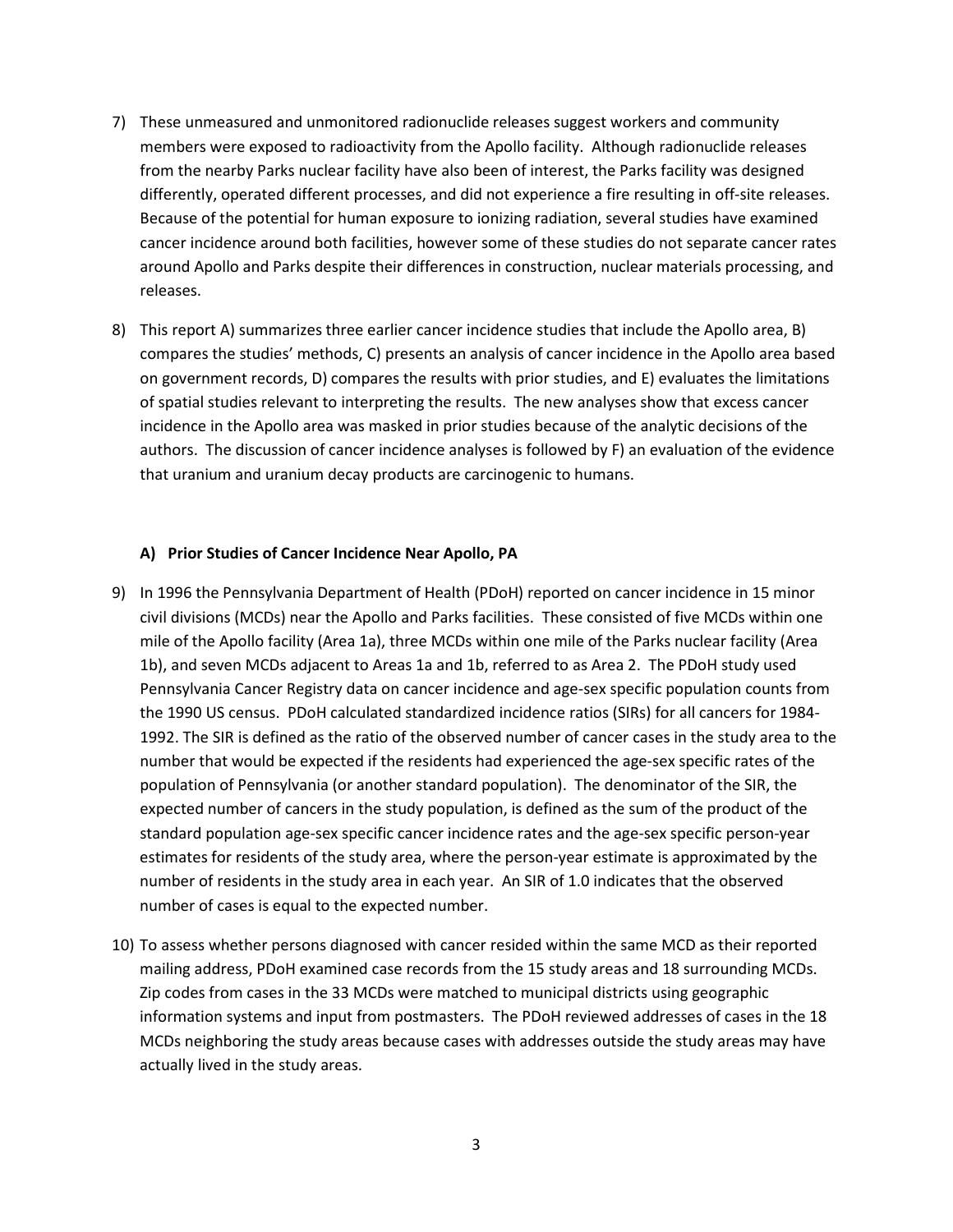- 11) After correcting for discrepancies between case addresses and the locations of their residences, the PDoH study reported an elevated SIR for all cancers of 1.15 (p<0.05) in the five townships surrounding the Apollo facility based on a comparison to the State of Pennsylvania.
- 12) Boice et al. conducted two analyses of cancer incidence in the Apollo and Parks areas (Areas 1a and 1b combined). Their 2003 study analyzed cancer incidence in Apollo and Parks between 1993 and 1997. Their 2009 study expanded this analysis through 2004. Although Boice et al. had records for incident cancers in the years 1990, 1991 and 1992 (Boice et al. 2009 Figure 2), they did not calculate SIRs for these years in either of their analyses.
- 13) In each analysis Boice et al. aggregated the MCDs nearest to the Parks and Apollo facilities, producing one pooled SIR for both locations. Like the PDoH, Boice et al. calculated SIRs using cancer incidence data from the PA Cancer Registry. They used 1990 population estimates from the US Census Bureau for the 1993-1997 SIRs and 2000 population estimates for the 1998-2004 SIRs.
- 14) Boice et al. used a different residential validation method than the PDoH. Unlike PDoH they did not review cancer case records in MCDs outside the study area, and therefore did not consider the possibility that persons residing in the study area could have had mailing addresses in more distal MCDs. Boice et al. only considered the possibility that persons residing outside the study area had mailing addresses within the study area. Neither of the studies by Boice et al. reported statistically significant excess incidence for all cancers.

# **B) Comparison of the PDoH and Boice et al. studies**

- 15) PDoH reported a statistically significantly elevated SIR for all cancers combined in the 1984-1992 time period for MCDs nearest to Apollo, whereas Boice et al. reported no statistically significantly elevated SIRs for all cancers in the combined MCDs near Apollo and Parks during the time period 1993-2004. Because Boice et al.'s analyses differ in several ways from the PDoH's, the differences in their conclusions could reflect differences in the aggregation of MCDs for analysis, changes in SIRs over time, differences in the methods used to count observed cases, differences in the methods used to calculate expected cases, or a combination of these factors. The following paragraphs provide a discussion of the differences in approaches used by PDoH and Boice et al. Of particular note is that, unlike PDoH, Boice et al. did not separate Areas 1a and 1b, did not look for study area cancer cases that might have had addresses outside the study area, and used census-year population counts to calculate SIRs that were not centered on the census year.
- 16) The PDoH calculated SIRs separately for MCDs closest to the Apollo facility and the Parks facility. Table 6-b in its report shows that SIRs for all cancers were higher in MCDs near the Apollo facility than in those near the Parks facility, and this comparison held for both males and females. Both Areas 1a and 1b had higher SIRs than Area 2, most of which is further from the nuclear facilities than Areas 1a and 1b. As noted earlier, the area-specific SIRs are of interest because of differences in the construction and industrial processes at the two facilities as well as differences in their environmental releases of radionuclides. Additionally, the Apollo facility was immediately adjacent to a neighborhood of relatively high population density to the east of the facility. Despite this *a*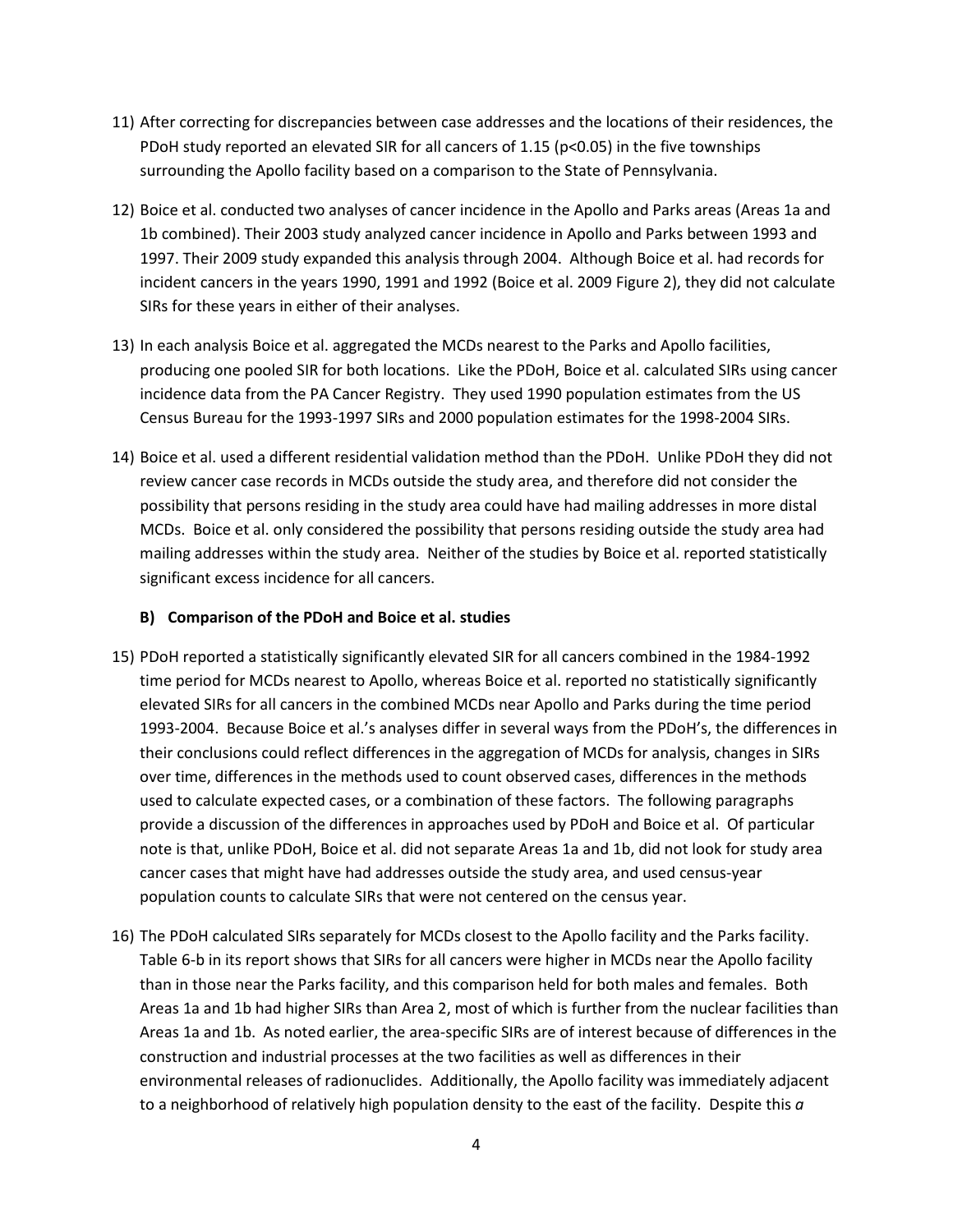*priori* basis for interest in differences in cancer incidence between the two areas, Boice et al. chose to combine them without providing a rationale.

- 17) As the PDoH noted, there are residential geocoding errors in the PA Cancer Registry. Because addresses on registry case reports do not always correspond to a person's residence location, proper correction for misclassification of residence would reduce bias in the estimate of the SIR unless the misclassification of residence is evenly balanced between excluding cases that resided in the study area and including cases that did not reside in the study area. PDoH considered both possibilities by examining records of cancer cases with addresses in the eight MCDs closest the Apollo and Parks facilities (Areas 1a and 1b), seven adjacent MCDs (Area 2), and 18 more distal MCDs. Among 3,335 cancer cases chosen for residence investigation, the PDoH was unable to determine the residence location of 179 (5.4%). Although none of these was included in their SIR calculations, they note that 70 of these cases "potentially should be included into the Area 2 control group based on zip code" (PDoH p 32), implying that some of the remaining 109 excluded cases could have resided in Areas 1a and 1b.
- 18) In contrast, Boice et al. only removed cases from the study area "because mailing addresses in rural areas include 'rural delivery' (RD) and 'post office box' addresses for persons who do not always live in the same municipality where the post office is located" (Boice et al. 2003, p 681). Although they provide the numbers of cancer cases in Area 2 in their 2009 publication, Boice et al. did not include these cases, or cases with addresses in the additional 18 MCDs investigated by PDoH, in their study. Therefore Boice et al. did not consider the possibility that cancer cases with addresses outside Areas 1a and 1b could have resided in Areas 1a and 1b, and they provide no evidence that this situation did not occur. In their 2003 analysis, Boice et al. state that, "Twenty-one of the 935 mailing addresses (2.2%) could not be confirmed as being within or not within one of the eight MCDs" (Table 2, footnote c), suggesting that they dropped these cases from the study rather than assigning them proportionately to the study MCDs.
- 19) As noted above, accurate study population estimates are important for calculating the correct number of expected cancers for the study area. The Apollo area experienced a decline in population from 1990-2000 and from 2000-2010. Both PDoH and Boice et al. calculated SIRs that included intercensal years, however neither accounted for changes in population. This should not result in much bias for analyses of short time periods centered around the year of the census because the midpoint is usually a good approximation of the average across all the years. However, in their 2003 paper, Boice et al. applied the 1990 population estimate for the study areas to the years 1993-1997, when the population was smaller. As a result, Boice et al. overestimated the expected numbers of cancer cases in these years. Because these values are the denominators of the SIRs, Boice et al. underestimated the SIRs.

### **C) Analysis of cancer incidence in Apollo 1990-2004**

20) PDoH and Boice et al. had access to individual cancer case records with address information for each case. These records are not publically available, however total numbers of incident cancers for all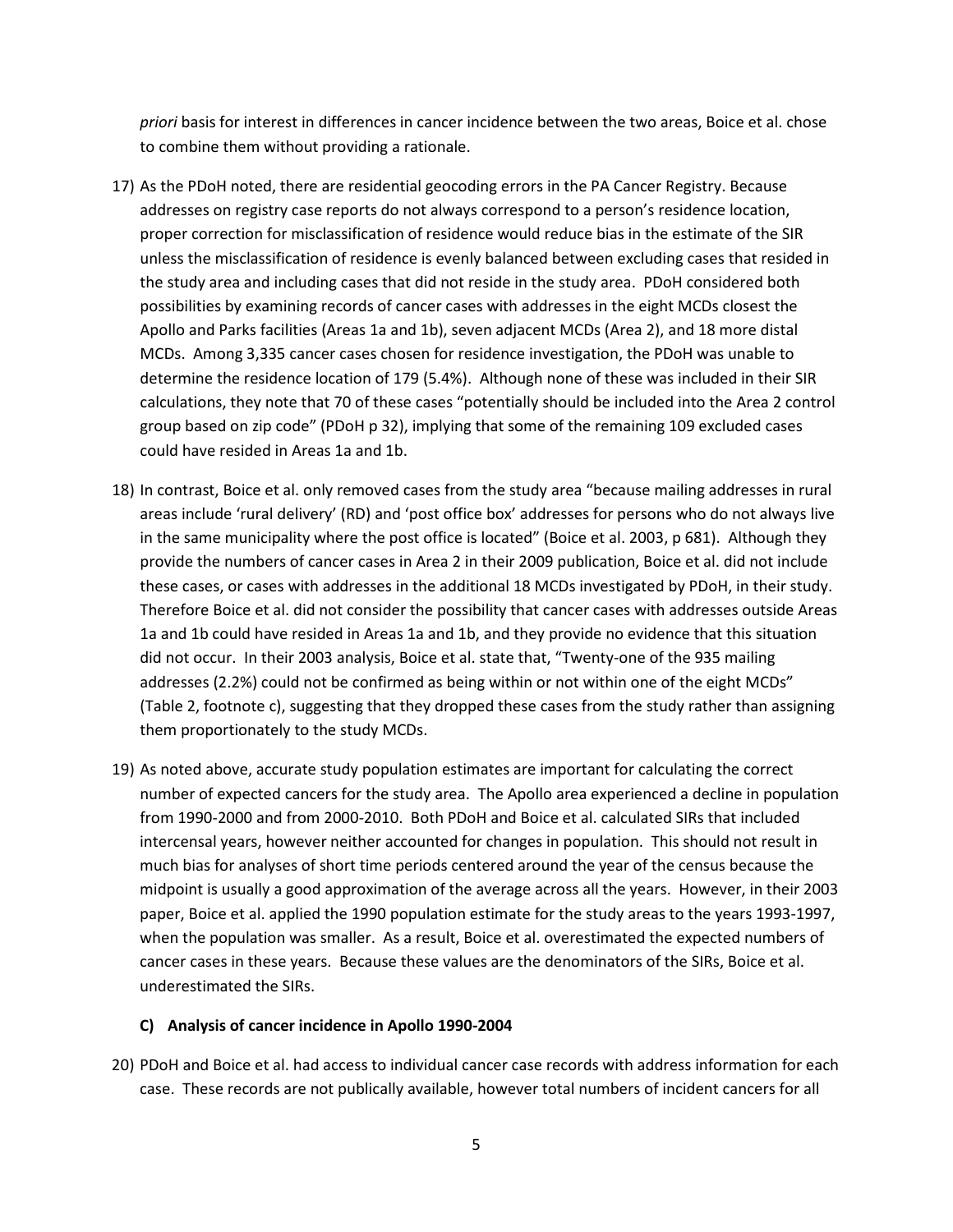age-race-sex groups for Pennsylvania MCDs are available for the years 1990-2004, which includes the last three years studied by PDoH and all the years studied by Boice et al.<sup>[1](#page-5-0)</sup> Earlier cancer incidence data are not publically available. The following analysis considers incidence of all cancers in the five MCDs surrounding the former Apollo nuclear facility (Apollo, North Apollo, Vandergrift, East Vandergrift, and Oklahoma minor civil divisions), referred to as Area 1a in the PDoH study.

- 21) Population data for the Apollo area were obtained from the US Census Bureau decennial censuses of 1990, 2000 and 2010. Over this time period, the population in the Apollo area declined by approximately 12%. In order to calculate standardized incidence ratios which accurately reflected the declining population, intercensal estimates of annual populations were made by linear interpolation between the census years.
- 22) The publically available data used in this analysis do not include race-specific cancer incidence for minor civil divisions. Therefore, although non-white cancer cases were excluded from the studies reviewed above, they could not be excluded from the current analysis. This is not a problem because there is no reason to exclude non-white residents from a study of cancer incidence in an area with a history of releases of radionuclides from a nuclear facility. Therefore age-race-sex-year specific cancer incidence rates for the Pennsylvania standard population were multiplied by agerace-sex-year specific population counts for the Apollo area to obtain expected numbers of cancer cases, the denominators of the SIRs. Observed cancer incidence counts in each year from 1990- 2004 for the Apollo MCDs (numerators of the SIRs) and statewide cancer incidence rates were acquired from the Pennsylvania Department of Health Epidemiologic Query and Mapping System. 95% confidence intervals (CI) of the SIRs were calculated assuming a Poisson distribution.
- 23) Between 1990 and 2004, 1,732 cases of cancer were reported to the Pennsylvania Department of Health Cancer Registry whose addresses were in the five minor civil divisions surrounding the Apollo nuclear facility. There were 1,058 expected cases based on the age-race-sex-year specific incidence rates for the State of Pennsylvania, resulting in 674 excess cases of cancer during the study period.
- 24) Table 1 shows that the age, race, and sex adjusted SIR between 1990 and 2004 for all cancers is 1.64 (95%CI 1.56 – 1.71). This represents a statistically significant excess of all cancers in the Apollo area compared to the state of Pennsylvania. The excess for males (1.75, 95% CI 1.64-1.87) is larger than the excess for females (1.52, 95% CI 1.41-1.62). SIRs were calculated for each time period based on prior studies. In every study period, there is a statistically significantly elevated SIR. From 1990 to 1992, a time period that Boice et al. excluded from their SIR analyses, the SIR for males and females combined indicates an approximate doubling of observed compared to expected cases (SIR = 2.09, 95%CI 1.90 – 2.28).

<span id="page-5-0"></span> $1$  These data were provided by the Bureau of Health Statistics and Research, Pennsylvania Department of Health. The Department specifically disclaims responsibility for any analyses, interpretations, or conclusions.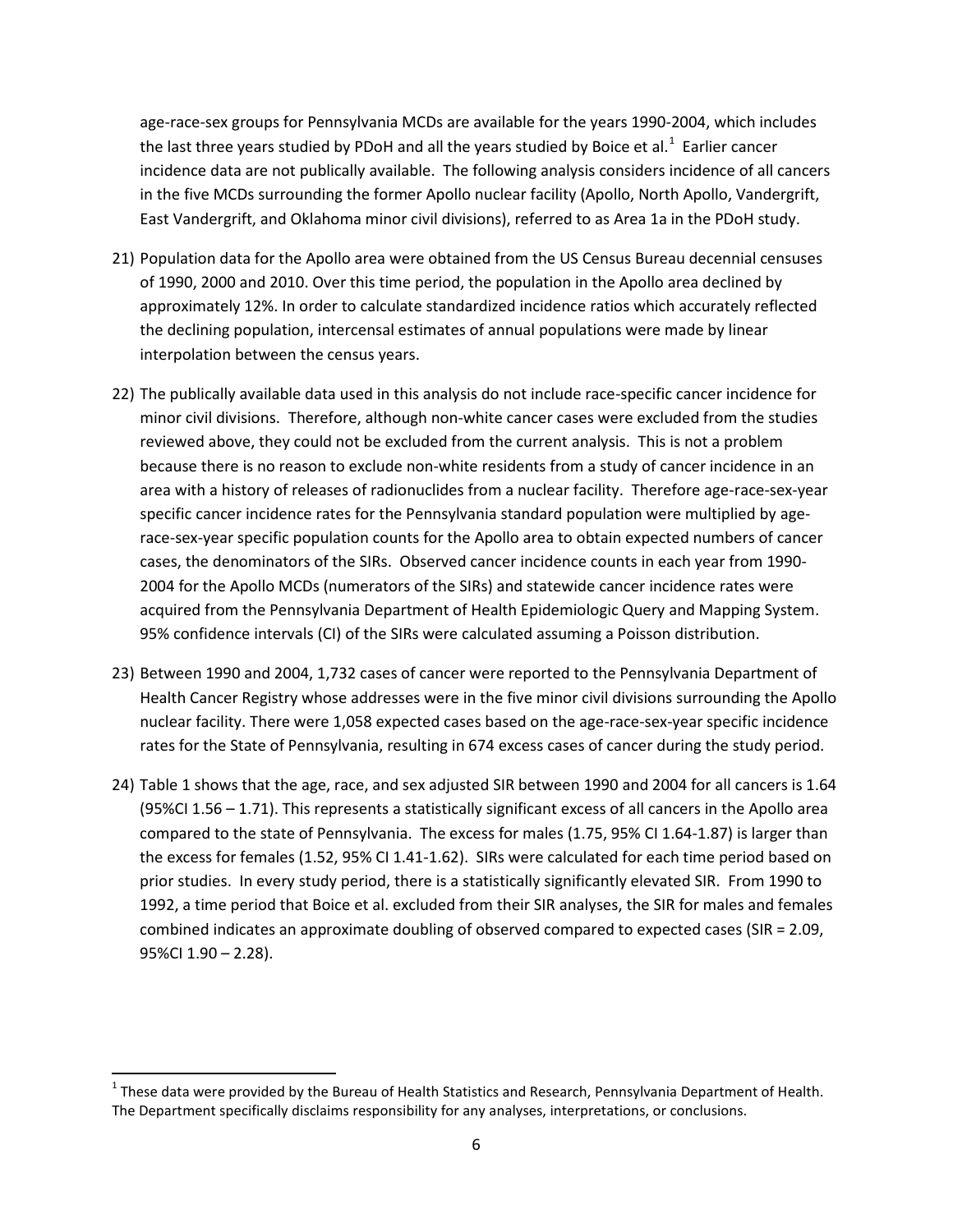| with conceptioning 33% configurate micrograph 2330 2007 |              |     |       |               |                |     |            |               |            |      |            |               |
|---------------------------------------------------------|--------------|-----|-------|---------------|----------------|-----|------------|---------------|------------|------|------------|---------------|
|                                                         | <b>Males</b> |     |       |               | <b>Females</b> |     |            |               | Total      |      |            |               |
| <b>Study Period</b>                                     | <b>Obs</b>   | Exp | – SIR | 95%CI         | Obs.           | Exp | <b>SIR</b> | 95%CI         | <b>Obs</b> | Exp  | <b>SIR</b> | 95%CI         |
| 1990 - 1992                                             | 249          | 113 | 2.20  | $1.93 - 2.47$ | 213            | 108 | 1.97       | $1.71 - 2.24$ | 462        | 221  | 2.09       | $1.90 - 2.28$ |
| 1993 - 1997                                             | 359          | 181 | 1.99  | $1.78 - 2.19$ | 289            | 177 | 1.63       | $1.45 - 1.82$ | 648        | 358  | 1.81       | $1.67 - 1.95$ |
| 1998 - 2004                                             | 323          | 237 | 1.36  | $1.21 - 1.51$ | 299            | 242 | 1.23       | $1.09 - 1.37$ | 622        | 480  | 1.30       | $1.19 - 1.40$ |
| <b>Total</b>                                            | 931          | 531 | 1.75  | $1.64 - 1.87$ | 801            | 527 | 1.52       | 1.41 - 1.62   | 1732       | 1058 | 1.64       | $1.56 - 1.71$ |

*Table 1: Observed and Expected Cancer Cases in the Apollo area and age, sex, and race adjusted Standard Incidence Ratios with corresponding 95% Confidence Intervals: 1990-2004*

### **D) Comparison with results of prior studies**

25) Without access to individual cancer case addresses, residential validation could not be performed in the present study. If validation were to be performed, it would be important to apply a procedure such as the one used by PDoH, that considers the possibility of errors of inclusion as well as exclusion. Although Boice et al.'s re-classification failed to consider the possibility that cancer cases residing in the study area had addresses outside the study area, their proportionate reduction in observed case counts can be applied to this analysis of the Apollo area to evaluate, under an extreme assumption, the impact of residential misclassification. Boice et al. removed different proportions of cases for different time periods, and these values were applied to the new analysis reported above. Boice et al. (2003) excluded 30.3% of cases from Area 1a in the 1993-97 time period, and this proportion was applied to the observed case counts for 1990-1997 with their exclusion proportion of 11.3% for Area 1a applied to the 1998-2004 time period (Boice et al. 2007), resulting in an SIR of 1.25 (95%CI 1.18-1.32). Boice et al. (2009) also report that 15.8% of cases in areas 1a and 1b combined were incorrect in the years 1996-2004. If 30.3% of cases are removed in the 1990-1995 time period and 15.8% are removed in 1996-2004, the SIR for Area 1a for 1990-2004 is 1.26 (95%CI 1.19-1.32). The all cancer SIR for the Apollo MCDs is statistically significantly elevated during the time period 1990-2004 even with application of Boice et al.'s one-sided residence validation method.

## **E) Limitations of spatial cancer analyses for identifying effects of local pollutants**

26) Although discrepancies between addresses and residential location are important and should be considered in these analyses, errors in residence coding should not distract from a more fundamental feature of this approach: it is insensitive to the impacts of local pollution sources on cancer incidence. MCD boundaries provide a poor basis for identifying distance between residences and the point of release of radionuclides to the environment at the Apollo facility. Parts of MCDs excluded from Apollo MCDs Area 1a are closer to the facility than parts of the areas included; this would not occur if data analyses were not limited by MCD boundaries. Even in an analysis based on MCDs, access to residence information for individual cases can be used to evaluate whether cancer cases in MCDs outside the study area lived just outside the area's boundary, possibly nearer to the facility than some cases within the study area, or farther away. Although PDoH and Boice et al. had such individual information, they do not report having investigated this possibility.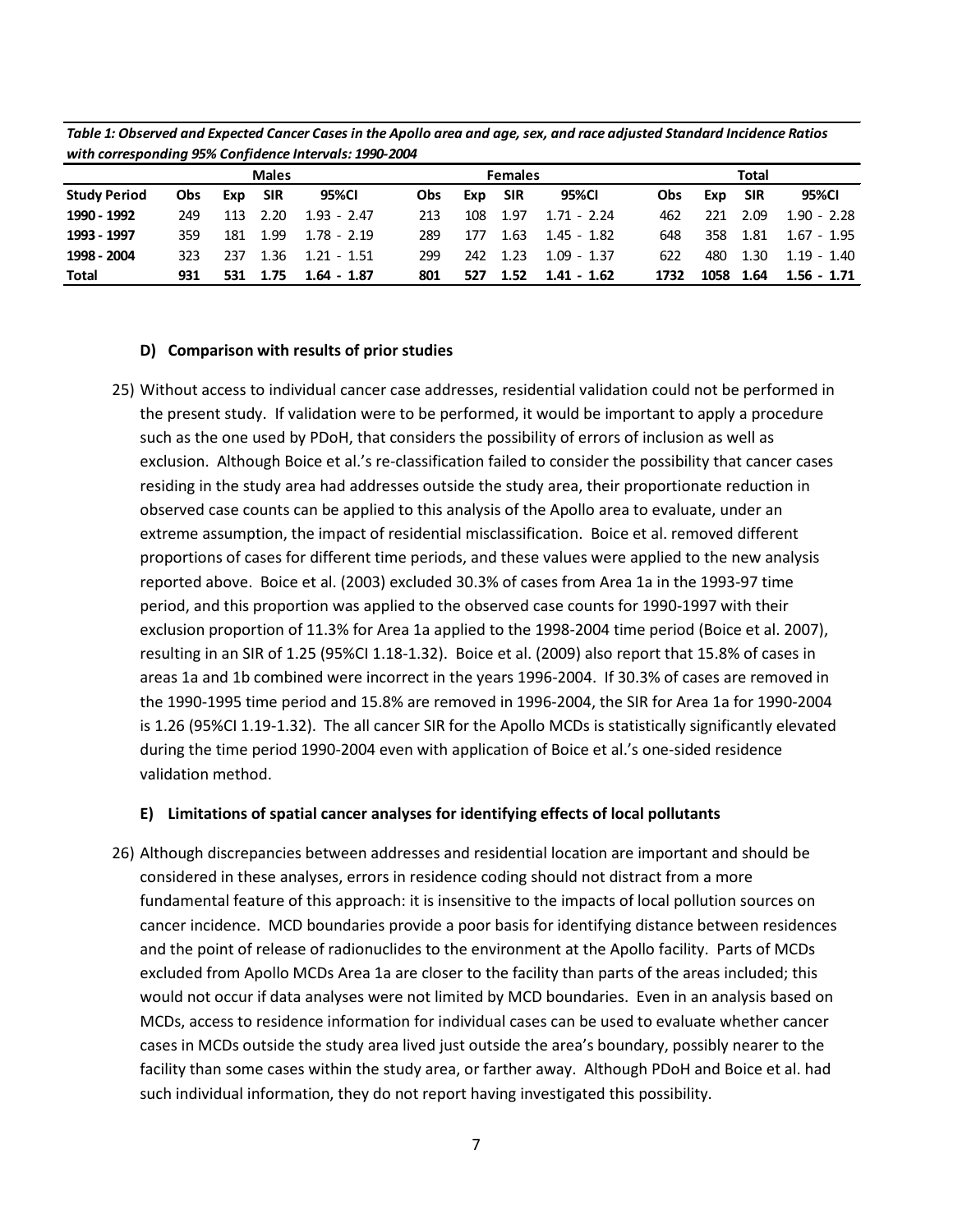- 27) Even more important, distance of a person's residence from the Apollo facility is a poor proxy for individual exposures to radionuclides emitted by the facility. Distance does not take into account inhomogeneity of the direction and distance of transport of radionuclides, time spent at home, time inside vs. outside the home, exposures at work, school or other locations away from home, and does not take into account other behavioral and physiological factors that could influence uptake of radionuclides released by the Apollo facility. It is well-known that analyses based on governmentdefined spatial units such as MCDs can dilute exposure-disease relationships because current residential location is usually a poor proxy for historical exposures.
- 28) The weakness of the method of assigning residences to government-defined spatial units can be reduced by using smaller spatial units. For example, Hatch et al. (1990), in a study of cancer incidence near the Three Mile Island nuclear facility that was later re-considered by Wing et al. (1997), assigned cancer cases to "study tracts" created from census blocks. Census blocks are spatially smaller than MCDs, and could be used to substantially reduce the mixing of populations at different distances from the Apollo facility. Although Boice et al. (2003, 2007) had access to individual records and could have used this more sensitive approach that had been used previously by Hatch et al. in a study of cancer incidence in the same state, they did not report any analyses based on smaller Census Bureau spatial units (blocks, block groups or tracts).
- 29) Another weakness of the spatial analysis approach is migration. People who resided in the Apollo area during its period of active operation, 1958-83, may have had the greatest exposure potential, for example those who were nearby during the 1963 fire or during any other specific releases from the operating facility. The SIR analyses reviewed in this report include as putatively exposed (living in the 5 Apollo MCDs) people who moved into the area after the facility closed and people who were born after the facility ceased operation. SIRs for the Apollo area are based, in part, on observed and expected cancer cases for people aged less than 40 in 2004 who had not been conceived or born at the time of the early years of the facility's operation, 1958-1963. Additionally, the spatial approach to evaluating excess cancer in relation to Apollo releases cannot account for exposed people who moved away from the area and whose residence at the time of cancer diagnosis was in another part of Pennsylvania or another state. The declining population of the five Apollo-area MCDs, from 12,555 in 1980 to 10,954 in 1990, to 9,632 in 2010, suggests the potential for out-migration to lead to underestimation of the relationship between local pollution sources and cancer incidence with the spatial approach used in the studies reviewed here. Migration is a particular problem for diseases with long latencies between exposure and detection, such as many cancers.
- 30) Epidemiological studies typically evaluate evidence of a causal relationship between exposure and disease by comparing disease occurrence in exposed and unexposed groups. Higher disease occurrence in an exposed compared to unexposed group is taken as evidence of causation if the groups are the same with respect to other causes of disease. Therefore exposure classification is a key component of any epidemiological study. If exposure classification is poor, truly exposed people are misclassified in the unexposed group, and truly unexposed people are misclassified in the exposed group, diluting differences in disease rates. This occurs in spatial studies where municipal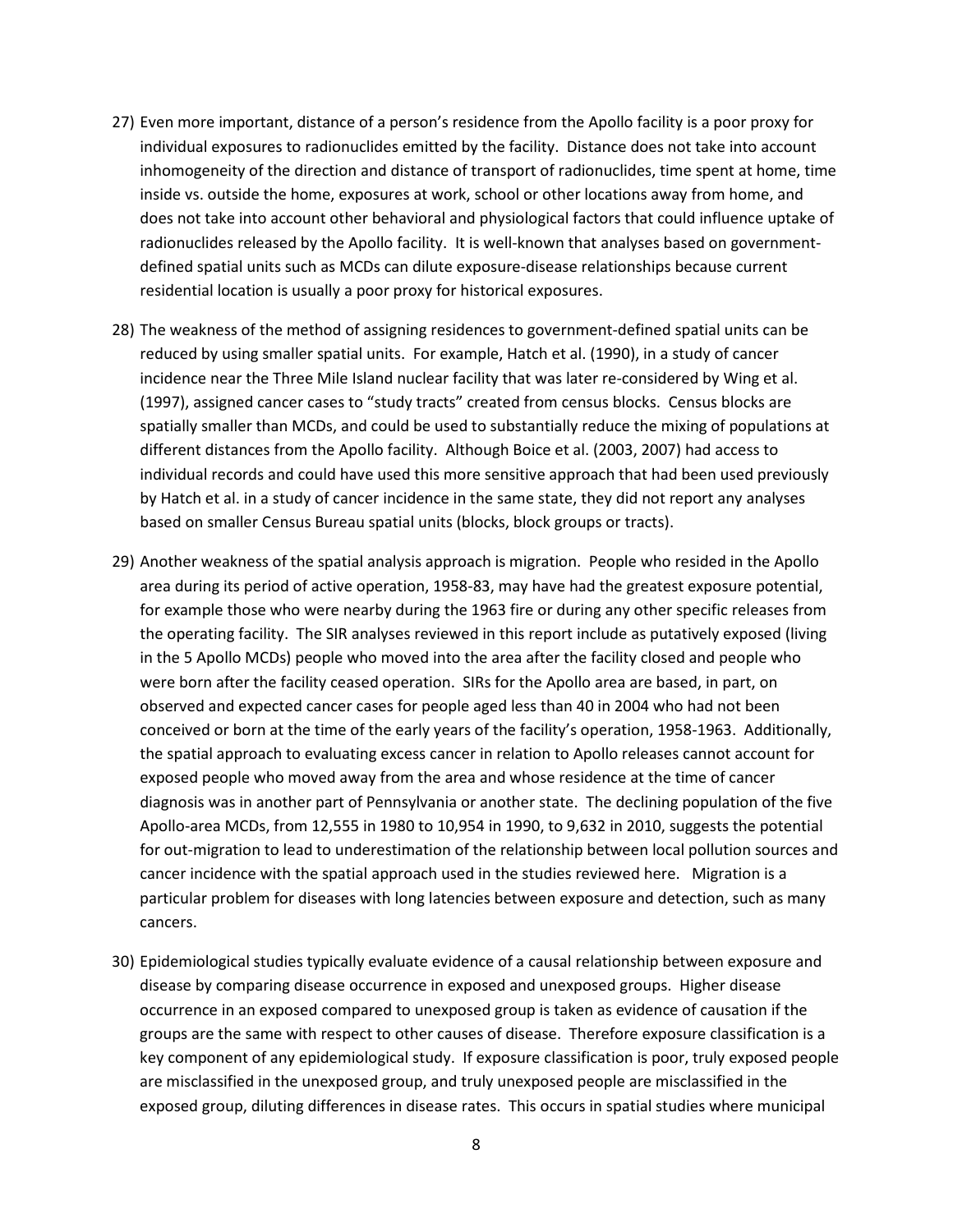boundaries are not designed to separate people according to their exposure to a pollution source (e.g. the Apollo facility), where residential distance is poor proxy for pollutant exposure, and where migration leads to the mixing of exposed and unexposed groups over long periods of time between exposure and disease occurrence.

31) Differences between exposed and unexposed populations in other causes of disease can also bias epidemiological studies. SIR calculations are used to adjust for age, race and sex differences between the study populations and the standard populations. Although these factors are important, the study and standard populations differ in other ways that cannot be evaluated using surveillance records.

# **F) Uranium and its decay products are carcinogenic to humans**

- 32) As a radionuclide, uranium atoms are unstable and emit radiation as they decay. All isotopes of uranium are radioactive. The decay chain for U-238, the most common isotope, includes 13 other radionuclides, ending with lead-206, which is stable. U-238 and several of its decay products, notably radium-226 and radon-222, emit  $\alpha$ -particles. U-235, which is enriched for use in nuclear fuels and weapons, emits  $\alpha$ -particles and  $\gamma$ -radiation.
- 33) Judgments about the human carcinogenicity of physical and chemical agents are based on evidence from *in vitro* and animal experiments as well as human case studies and epidemiology. The International Agency for Research on Cancer (IARC), the part of the World Health Organization that specializes in cancer, ranks environmental agents according to evidence of their carcinogenicity. IARC's categories range from Group 4, "probably not carcinogenic to humans," to Group 1, "carcinogenic to humans." In 2012 IARC evaluated the human carcinogenicity of radiation based on diverse types of evidence. They assessed types of radiation as well as specific radionuclides.
- *34)* IARC rates  $\alpha$ -particles,  $\beta$ -particles, and  $\gamma$ -radiation, all of which are created by isotopes of uranium and/or their decay products, as Group 1 carcinogens. IARC concludes that "Internalized radionuclides that emit  $\alpha$  -particles are *carcinogenic to humans (Group 1)*," (italics in original) and elaborates:
	- $\bullet$   $\alpha$ -Particles emitted by radionuclides, irrespective of their source, produce the same pattern of secondary ionizations, and the same pattern of localized damage to biological molecules, including DNA. These effects, observed in vitro, include DNA double-strand breaks, chromosomal aberrations, gene mutations, and cell transformation.
	- All radionuclides that emit  $\alpha$ -particles and that have been adequately studied, including radon-222 and its decay products, have been shown to cause cancer in humans and in experimental animals.
	- $\bullet$   $\alpha$ -Particles emitted by radionuclides, irrespective of their source, have been shown to cause chromosomal aberrations in circulating lymphocytes and gene mutations in humans in vivo.
	- The evidence from studies in humans and experimental animals suggests that similar doses to the same tissues – for example lung cells or bone surfaces – from  $\alpha$ -particles emitted during the decay of different radionuclides produce the same types of non-neoplastic effects and cancers." (IARC, 2012, p 274)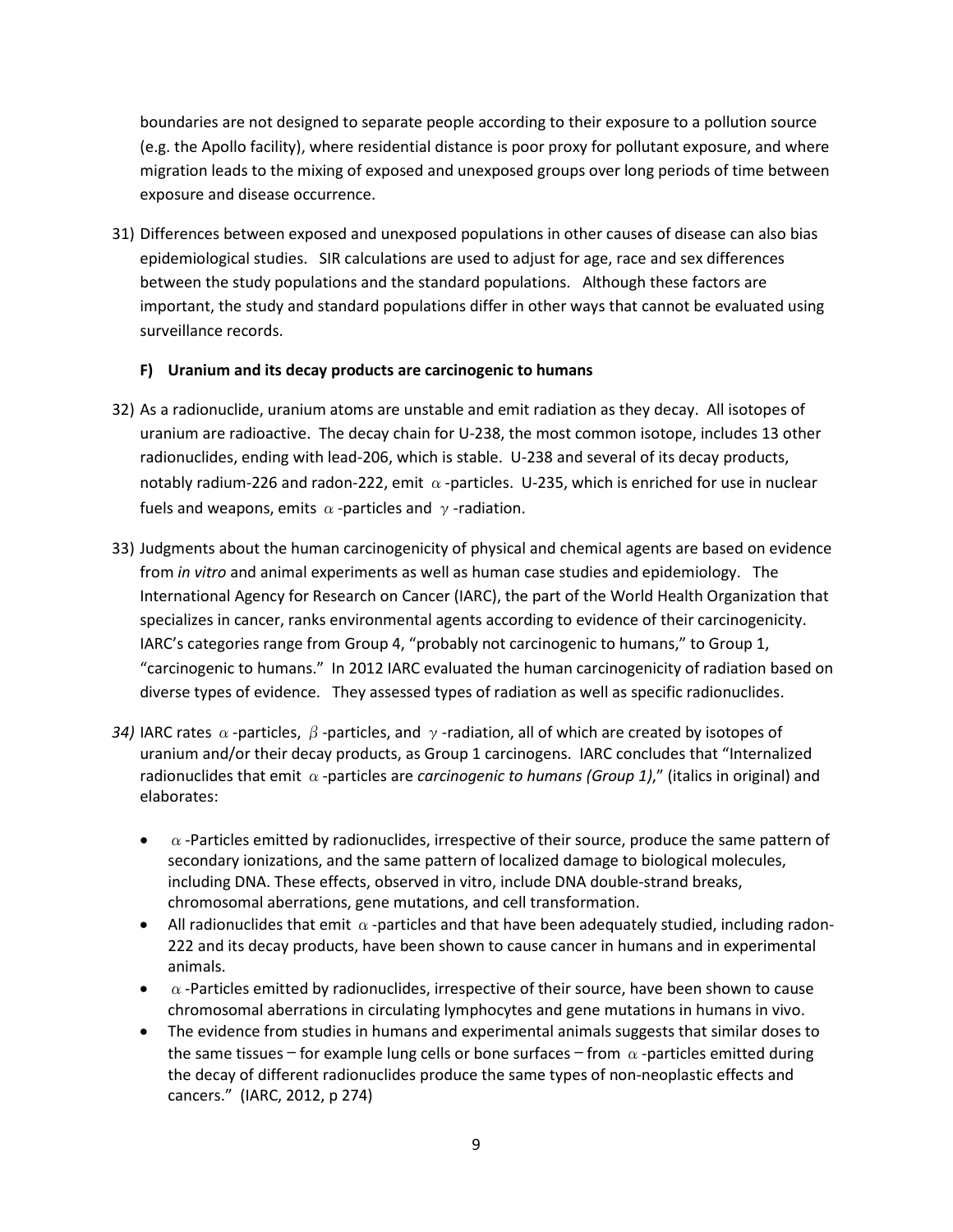- 35) IARC notes that, "Uranium creates a relatively complex spectrum of radiological hazards, including external exposure to  $\beta$  -particles and  $\gamma$  -radiation, and internal exposures to  $\alpha$  -particles,  $\beta$  particles, and  $\gamma$ -radiation" (IARC, 2012 p 263). From this assessment it is clear that uranium and its radioactive decay products are human carcinogens.
- 36) IARC's evaluation appropriately considers evidence of carcinogenicity from a broad array of disciplines. This is particularly important in the case of uranium because of weaknesses in the evidence drawn from epidemiology. For example, one epidemiologic study cited by IARC shows that lung cancer was more strongly related to measures of external penetrating radiation than to estimates of lung doses from internally deposited uranium (Richardson and Wing, 2006). That study's ability to detect an association between uranium and lung cancer was compromised by inadequate information on the solubility of uranium compounds, dates of intake and biomonitoring for individual workers, and incident cancers (the study relied on death certificate diagnoses). In evaluating evidence of carcinogenicity of uranium it is important to consider insensitivity of epidemiological studies in the context of other lines of evidence, as reviewed by IARC (2012).

### **Conclusions**

- 37) Prior studies of cancer incidence in the MCDs surrounding the former Apollo nuclear facility were conducted based on flawed analytic decisions. The PDoH study dropped from their analysis 5.4% of cancer cases with addresses in their study area rather than assign them proportionately to the possible sub-areas where they might have resided. Studies by Boice et al. also dropped cancer cases; additionally they failed to separate Apollo from Parks-area MCDs, failed to consider the possibility that cancer cases with addresses outside the Apollo-Parks area had residences within the area, and used population estimates that were too large to estimate expected cases. These analytic decisions resulted in masking excess cancer incidence in the Apollo MCDs. Additionally, in their discussion of results, prior investigators did not adequately discuss the limitations of spatial analyses for investigating the chronic effects of local pollution sources on cancer incidence.
- 38) According to official records, the age, race and sex adjusted SIR for all cancers in the MCDs surrounding the Apollo facility between 1990 and 2004 is 1.64 (95%CI 1.56 – 1.71). A statistically significant excess cancer incidence in the Apollo area remains even after removing cancer cases using the flawed method of Boice et al. This elevated SIR is particularly noteworthy because the measurement and classification problems discussed above are known to compromise the ability of epidemiological studies to detect effects of environmental pollutants.